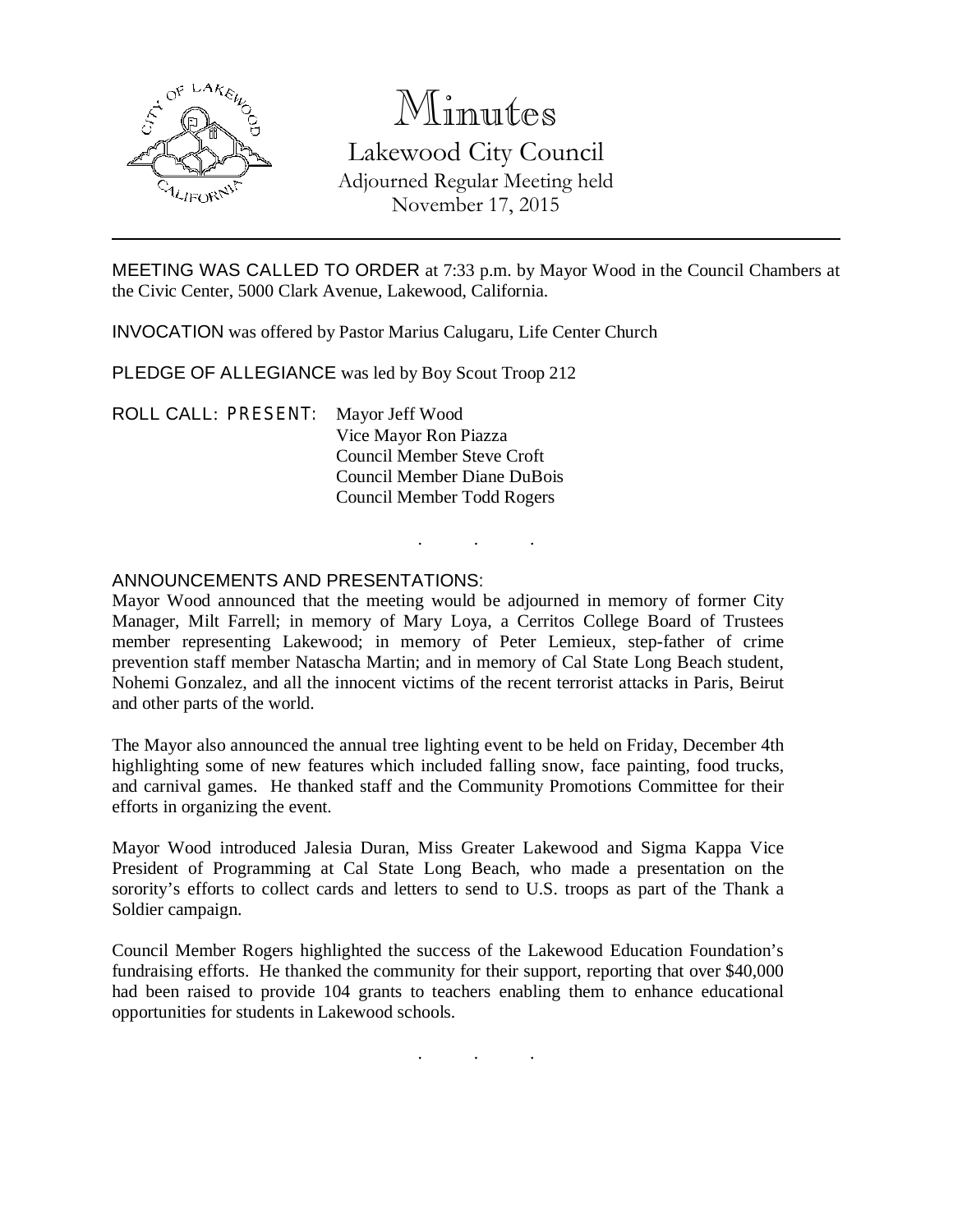ROUTINE ITEMS:

Mayor Wood stated that Routine Item 6 would be considered separately.

VICE MAYOR PIAZZA MOVED AND COUNCIL MEMBER ROGERS SECONDED TO APPROVE ROUTINE ITEMS 1 THROUGH 5 AND 7 THROUGH 8.

- RI-1 Approval of Minutes of the Meeting held October 27, 2015
- RI-2 Approval of Registers of Demands
- RI-3 Approval of Report of Monthly Investment Transactions
- RI-4 Acceptance of Notice of Completion for Public Works Project No. 2014-5, Del Valle Memorial, E.C. Construction
- RI-5 RESOLUTION NO. 2015-65; A RESOLUTION OF THE CITY COUNCIL OF THE CITY OF LAKEWOOD ADDING A JOB CLASSIFICATION AND AMENDING EXISTING PAY RATE IN ATTACHMENT B OF RESOLUTION NO. 2014-27
- RI-7 RESOLUTION NO. 2015-66; A RESOLUTION OF THE CITY COUNCIL OF THE CITY OF LAKEWOOD ESTABLISHING DISABLED PERSON DESIGNATED PARKING ON THE WEST SIDE OF BRIERCREST AVENUE WITHIN THE CITY OF LAKEWOOD

RESOLUTION NO. 2015-67; A RESOLUTION OF THE CITY COUNCIL OF THE CITY OF LAKEWOOD ESTABLISHING DISABLED PERSON DESIGNATED PARKING ON THE NORTH SIDE OF DEL AMO BOULEVARD WITHIN THE CITY OF LAKEWOOD

RI-8 RESOLUTION NO. 2015-68; A RESOLUTION OF THE CITY OF LAKEWOOD APPROVING THE APPLICATION FOR GRANT FUNDS FROM THE LOS ANGELES COUNTY REGIONAL PARK AND OPEN SPACE DISTRICT FOR FOURTH DISTRICT SUPERVISORIAL DISTRICT PROPOSITION A FUNDING FOR BOLIVAR PARK SCHOOL AGE AND PRESCHOOL PLAYGROUNDS AND APPROVES THE ADOPTION OF A YOUTH EMPLOYMENT PLAN

UPON ROLL CALL VOTE, THE MOTION WAS APPROVED:

AYES: COUNCIL MEMBERS: DuBois, Rogers, Piazza, Croft and Wood NAYS: COUNCIL MEMBERS: None

RI-6 Consideration of Option for Los Angeles Regional Interoperable Communications System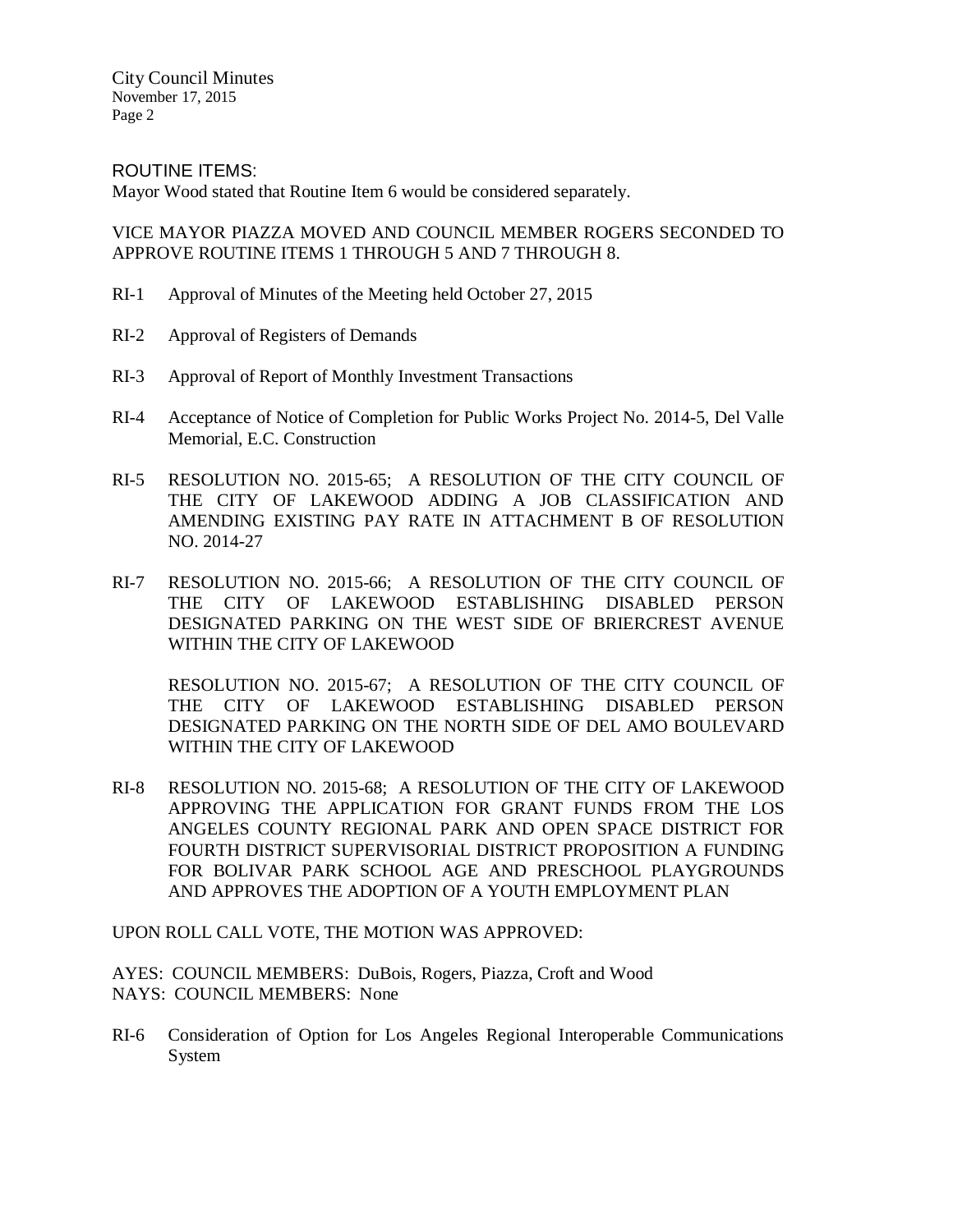#### ROUTINE ITEMS: – Continued

Council Member Rogers stated that because of his employment with L.A. County and out of an abundance of caution, he would recuse himself on the item.

COUNCIL MEMBER CROFT MOVED AND VICE MAYOR PIAZZA SECONDED TO APPROVE ROUTINE ITEM 6. UPON ROLL CALL VOTE, THE MOTION WAS APPROVED:

AYES: COUNCIL MEMBERS: DuBois, Piazza, Croft and Wood NAYS: COUNCIL MEMBERS: None ABSTAIN: COUNCIL MEMBERS: Rogers

## 1.1 • CONSIDERATION OF VACATION OF ALLEY LOCATED NORTH OF 207TH **STREET**

. . .

Steve Skolnik, City Attorney, advised that a report regarding the alley vacation had been presented at the meeting of the City Council held on October 13th. He concluded by stating it was staff's recommendation that the City Council conduct a public hearing and adopt the proposed resolution ordering the vacation of the portion of the alley north of 207th Street between Arline Avenue and Seine Avenue.

Mayor Wood opened the public hearing at 7:47 p.m. and called for anyone in the audience wishing to address the City Council on this matter. There was no response.

RESOLUTION NO. 2015-69; A RESOLUTION OF THE CITY COUNCIL OF THE CITY OF LAKEWOOD VACATING A 20 FOOT BY 40 FOOT SECTION OF THE PUBLIC ALLEY NORTH OF 207TH STREET, BETWEEN ARLINE AVENUE AND SEINE AVENUE WITHIN THE CITY OF LAKEWOOD, CALIFORNIA, AND AS MORE PARTICULARLY DESCRIBED IN SAID RESOLUTION, AND SHOWN ON MAP ATTACHED HERETO

COUNCIL MEMBER DUBOIS MOVED AND VICE MAYOR PIAZZA SECONDED TO ADOPT RESOLUTION NO. 2015-69. UPON ROLL CALL VOTE, THE MOTION WAS APPROVED:

AYES: COUNCIL MEMBERS: DuBois, Rogers, Piazza, Croft and Wood NAYS: COUNCIL MEMBERS: None

1.2 • AMENDMENT TO THE COMMUNITY DEVELOPMENT BLOCK GRANT CONSOLIDATED PLAN FY 2015-2020

. . .

Community Development Director Sonia Southwell made a presentation based on the memo in the agenda and stated that subsequent to the City Council approval of the 2015-2020 Consolidated Plan, an amendment sought to shift \$185,743 in Community Development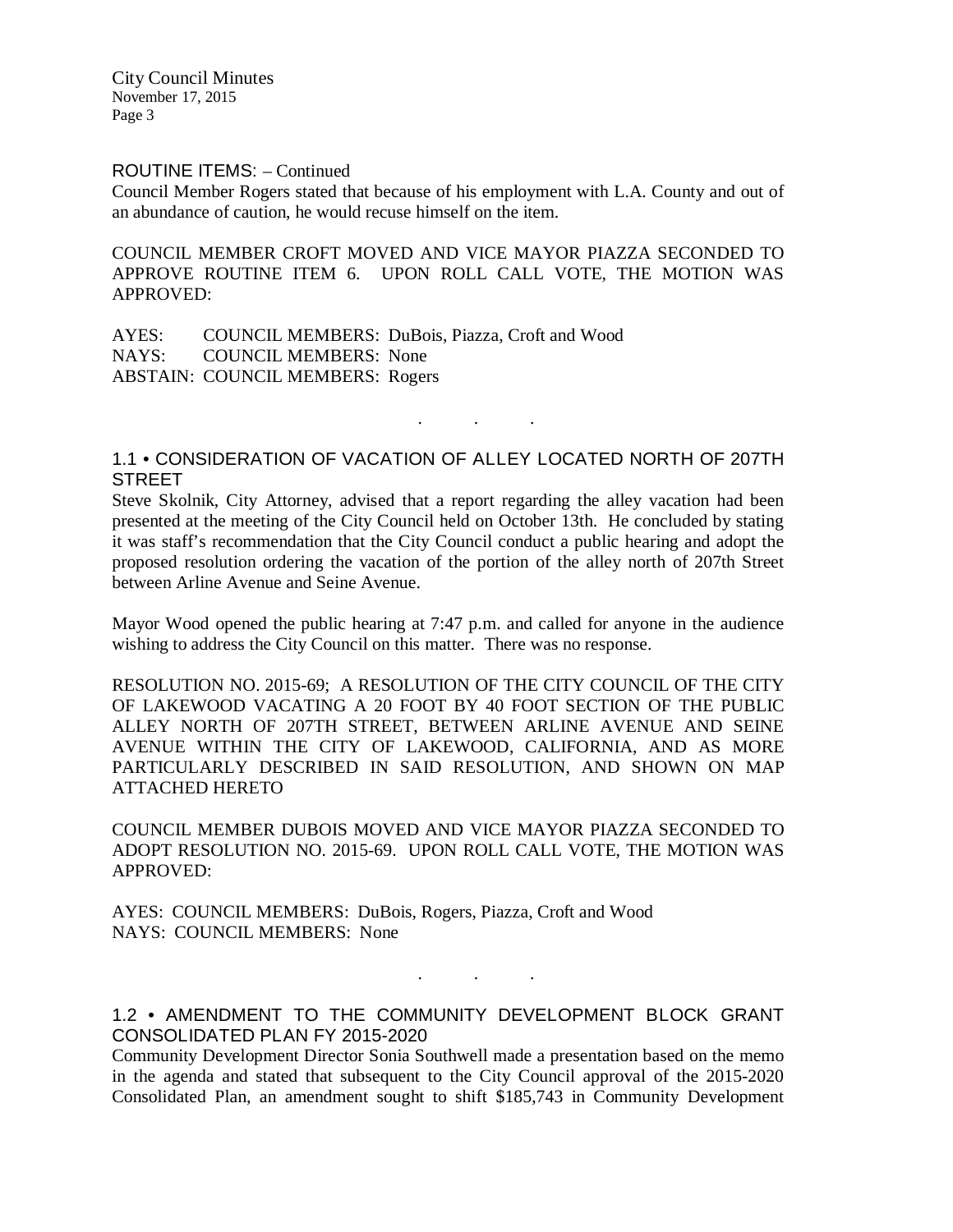#### 1.2 • AMENDMENT TO THE COMMUNITY DEVELOPMENT BLOCK GRANT CONSOLIDATED PLAN FY 2015-2020 - Continued

Block Grant funds previously budgeted for the Palms Park Improvements, requiring the adoption of a Substantial Amendment. She reported that the funds originally allocated to Palms Park improvements plus the \$435,612 allocated to the Burns Center improvements totaled \$621,355 in CDBG funds that were proposed to be allocated. It was the recommendation of staff that the City Council conduct a public hearing, approve the activities and direct staff to consider all comments received in preparation of the amendment.

Mayor Wood opened the public hearing at 7:50 p.m. and called for anyone in the audience wishing to address the City Council on this matter. There was no response.

COUNCIL MEMBER CROFT MOVED AND VICE MAYOR PIAZZA SECONDED TO APPROVE STAFF'S RECOMMENDATION. UPON ROLL CALL VOTE, THE MOTION WAS APPROVED:

AYES: COUNCIL MEMBERS: DuBois, Rogers, Piazza, Croft and Wood NAYS: COUNCIL MEMBERS: None

#### 1.3 • CONSIDERATION OF RYNERSON PARK PLAYGROUND AND FITNESS AREA PROJECT

 $\mathbf{r}$  .  $\mathbf{r}$  ,  $\mathbf{r}$  ,  $\mathbf{r}$  ,  $\mathbf{r}$  ,  $\mathbf{r}$ 

Lisa Litzinger, Director of Recreation and Community Services, displayed slides and made a presentation based on the memo in the agenda and reported that the City had been selected as one of ten California cities to receive the California Parks and Recreation Society (CPRS) Healthy Play Matching Grant, which would enable the installation of a new family play and fitness structure at Rynerson Park. CPRS and PlayCore would provide a one-to-one match toward the purchase of fitness and playground equipment. She stated that staff recommended that the City Council hold a public hearing and approve the purchase and installation of play and fitness equipment and surfacing at Rynerson Park at a contract price of \$194,265.76 from GameTime; approve \$13,300.00 for the completion of a playground safety audit and the purchase of playground sand, and site furnishings for the new play space; authorize the preparation of the site plans in the not-to-exceed amount of \$20,000 with Meyer and Associates; authorize the preparation of the site survey for a cost of \$2,900 with Willdan; and appropriate \$231,000 for the project.

Responding to Vice Mayor Piazza's inquiry, Ms. Litzinger stated that expanding the adult workout area could be accomplished at a later date.

Mayor Wood opened the public hearing at 8:01 p.m. and called for anyone in the audience wishing to address the City Council on this matter. There was no response.

## COUNCIL MEMBER CROFT MOVED AND VICE MAYOR PIAZZA SECONDED TO APPROVE STAFF'S RECOMMENDATIONS.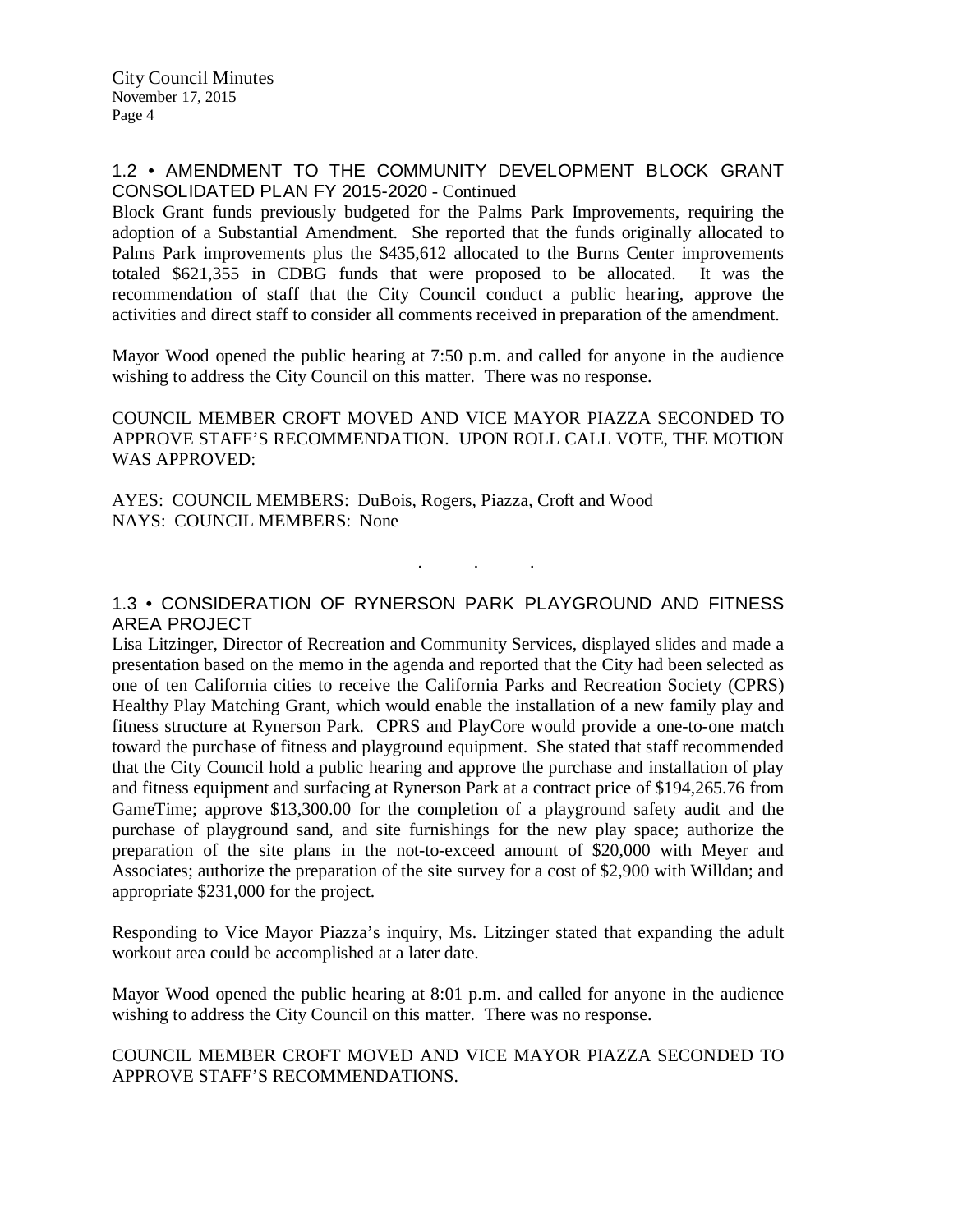1.3 • CONSIDERATION OF RYNERSON PARK PLAYGROUND AND FITNESS AREA PROJECT – Continued UPON ROLL CALL VOTE, THE MOTION WAS APPROVED:

AYES: COUNCIL MEMBERS: DuBois, Rogers, Piazza, Croft and Wood NAYS: COUNCIL MEMBERS: None

SUCCESSOR AGENCY ACTIONS 1. Approval of Registers of Demands COUNCIL MEMBER ROGERS MOVED AND COUNCIL MEMBER DUBOIS SECONDED TO APPROVE THE REGISTER OF DEMANDS. UPON ROLL CALL VOTE, THE MOTION WAS APPROVED:

. . .

AYES: COUNCIL MEMBERS: DuBois, Rogers, Piazza, Croft and Wood NAYS: COUNCIL MEMBERS: None

SUCCESSOR HOUSING ACTIONS

1. Approval of Registers of Demands VICE MAYOR PIAZZA MOVED AND COUNCIL MEMBER CROFT SECONDED TO APPROVE THE REGISTER OF DEMANDS. UPON ROLL CALL VOTE, THE MOTION WAS APPROVED:

. . .

AYES: COUNCIL MEMBERS: DuBois, Rogers, Piazza, Croft and Wood NAYS: COUNCIL MEMBERS: None

. . .

. . .

. . .

ORAL COMMUNICATIONS: None

A moment of silence was observed in memory of Milt Farrell, Mary Loya, Peter Lemieux, Nohemi Gonzalez, and the victims of the recent terrorist violence in Paris, Beirut and other parts of the world.

CLOSED SESSION: At 8:04 p.m., Mayor Wood announced that the City Council would recess to a closed session.